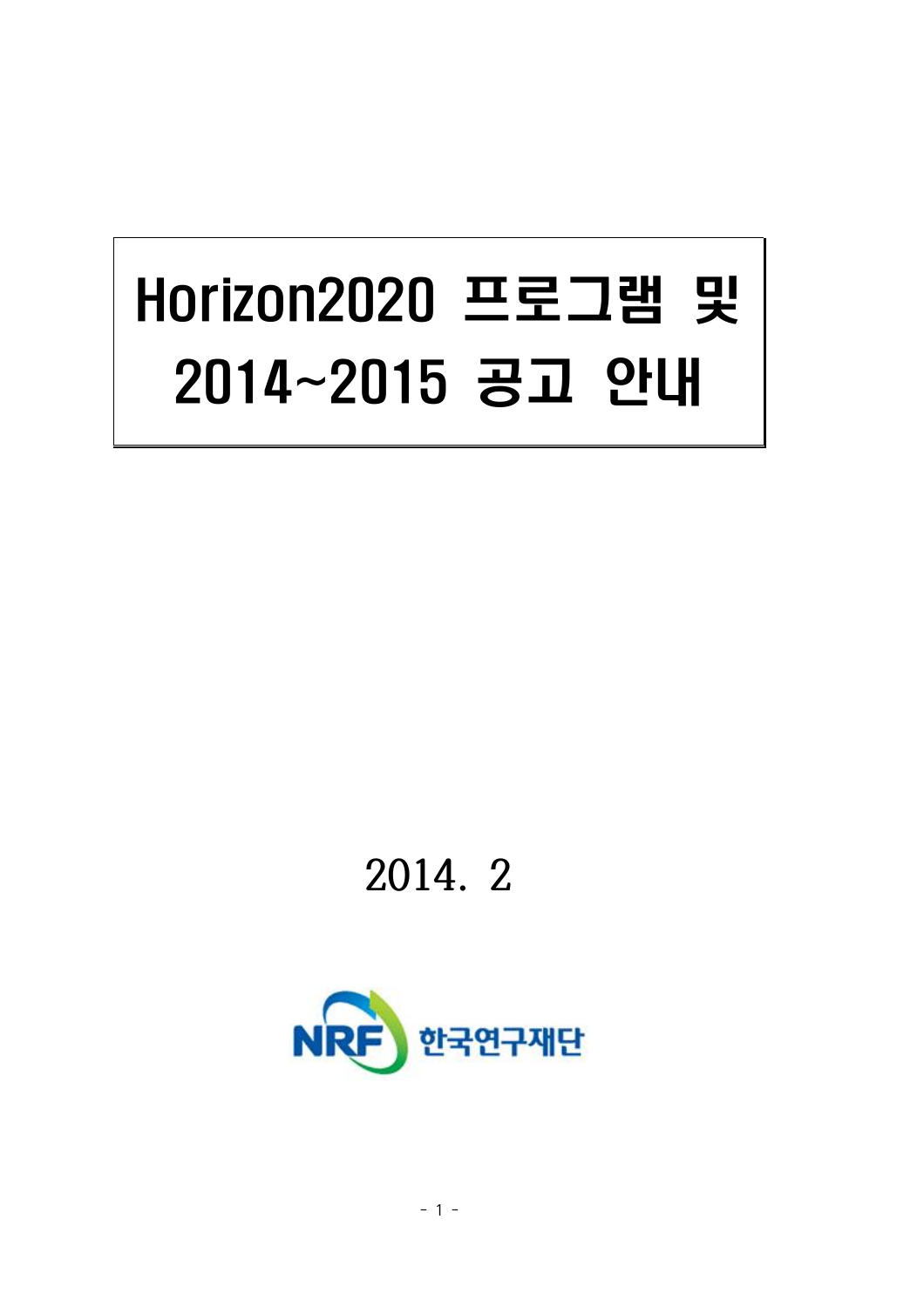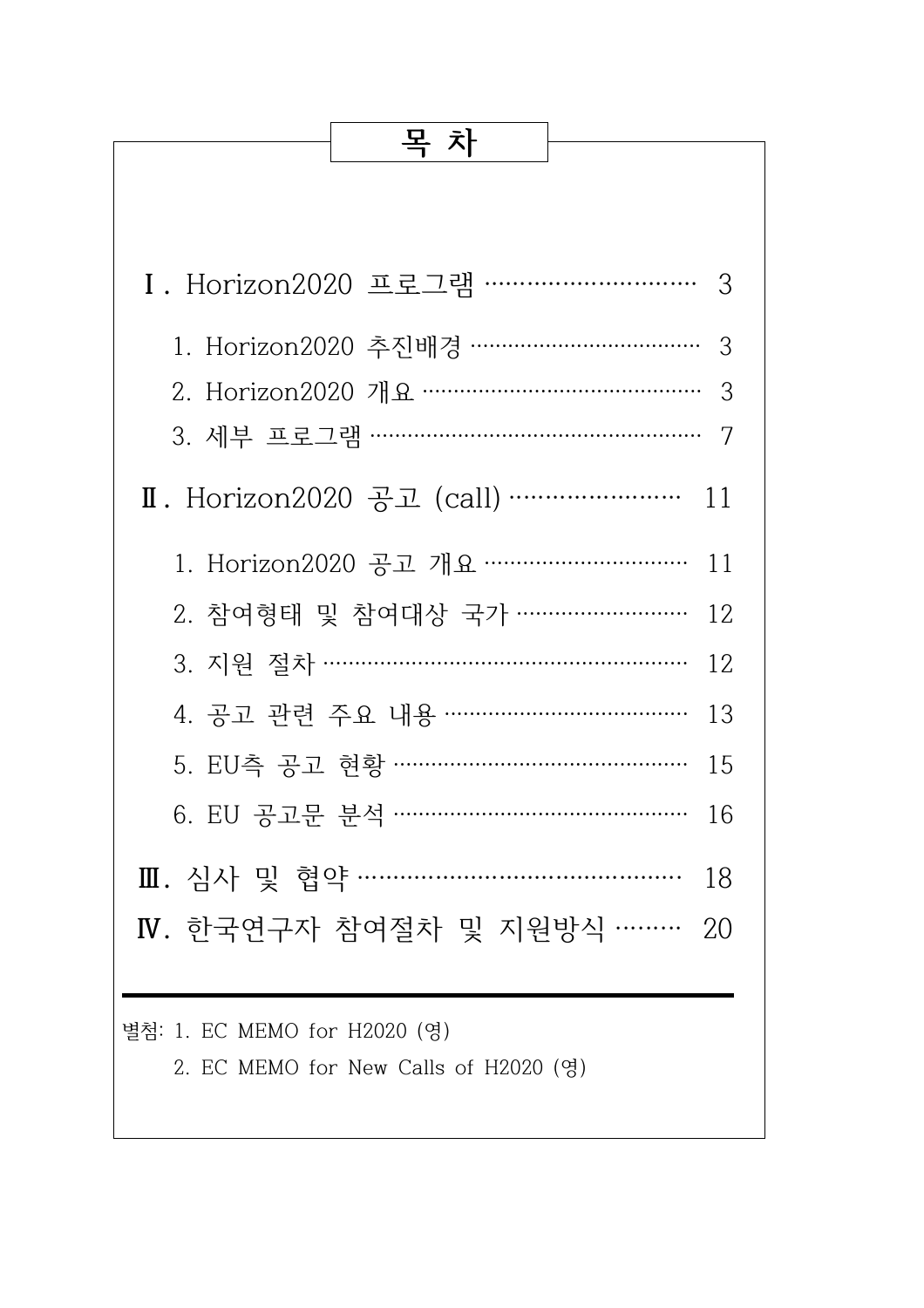#### Ⅰ Horizon2020 프로그램

#### 1. Horizon2020 추진배경

- □ 2008년 금융위기 이후 촉발된 유럽의 경기침체를 해소하고 경제시스템을 단기간에 안정시킴과 동시에, 미래를 위한 경제적 기회 창출의 필요성 대두
- □ 유럽의 세계적 경쟁력을 확보하면서, 동시에 사회적 문제를 해결하기 위해서는 연구 및 혁신 분야에 대한 장기적인 투자의 필요의식이 확대됨
	- 과학과 기술을 경제발전, 기후변화, 인구고령화 등의 사회적 과제를 해결하기 위한 돌파구로 인식
	- Europe2020 전략을 수립하고, R&D 투자 확대 및 구현을 위하여 연구재정 지원 프로그램(Horizon2020)을 구축

#### 2. Horizon2020 개요

#### $\Box$  Horizon2020

Horizon2020 : 'Horizon'은 현재 EU 차원에서 시행 중인 모든 R&D 사업을 포괄하 는 개념이며, '2020'은 Europe2020전략을 달성한다는 의미임

- 정의 : 유럽의 글로벌 경쟁력 확보를 목표로, Innovation Union 및 Europe2020 주요 계획(Flagship Initiative)을 실현하기 위한 재정지원 수단
	- ※ 유럽연합(EU)의 "Europe 2020 전략"의 일환
	- ※ R&D 투자증대를 목적으로 설립된 혁신연합(Innovation Union) 주요계획 달성을 목표로, 유럽 단일 연구 공간(European Research Area)내 연구재정지원을 위해 만들어진 Framework Programme(FP)의 8번째 프로그램

#### □ 목 표

○ 역내 금융 위기를 극복하고 일자리를 창출해 지속적인 경제성장을 도모하면서 유럽이 직면한 사회적 현안을 해결하고, 지속적인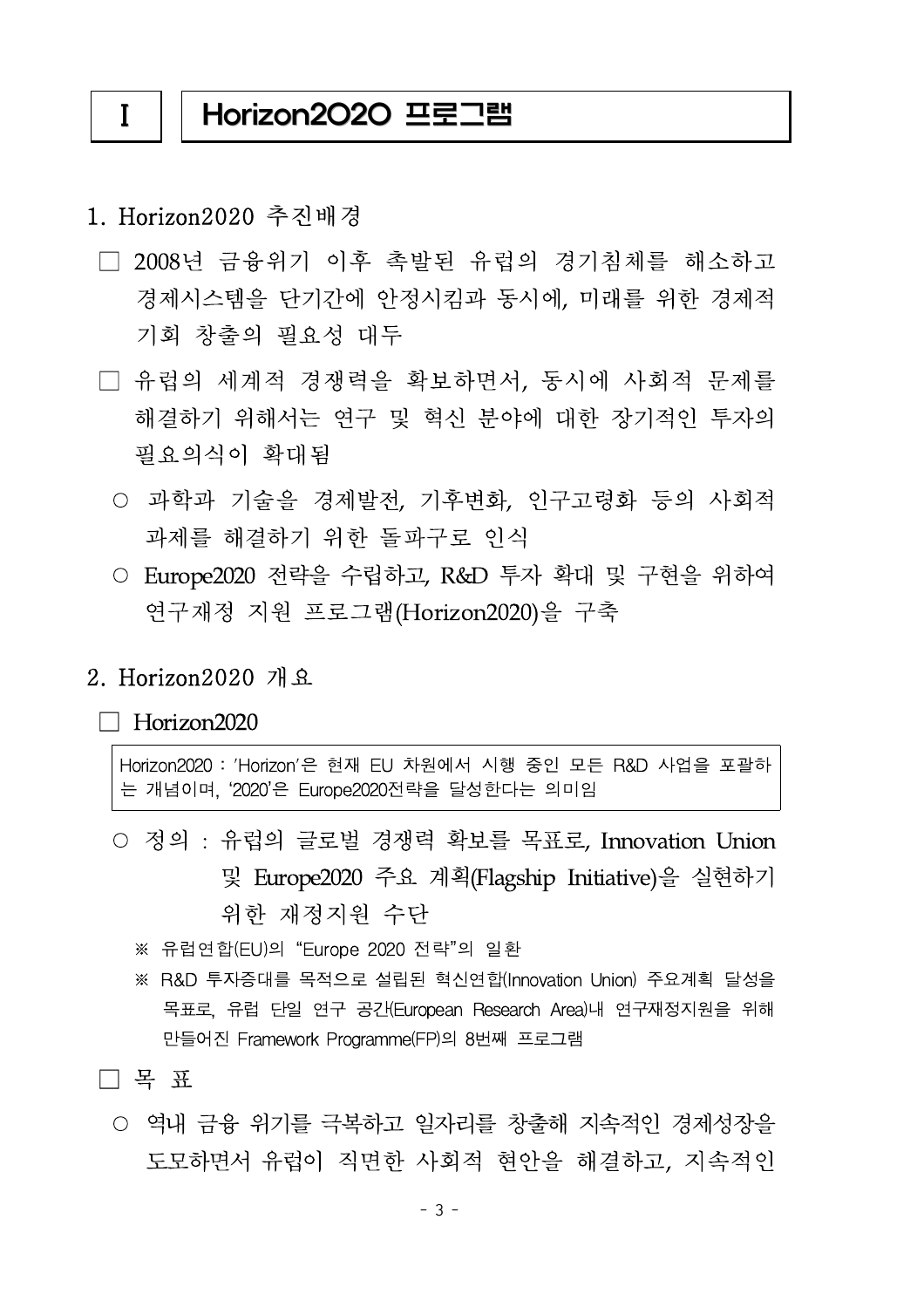성장을 도모

- 현존해온 모든 연구·혁신 자금지워 프로그램을 통합해 기존 재정지원구조를 단순화함으로써 참가자의 행정비용절감, 지원서와 보조금 관리 체계화, 그리고 재정오류 감소를 도모
- ∙ Excellent Science : EU의 과학분야 위상 강화 및 유럽 내 최고 수준연구 활성화
- Competitive Industries : 산업혁신 리더쉽 강화 및 핵심 기술분야 투자 확대
- Better Society : 기후변화, 신재생에냐지 개발, 식품안전성, 고령화 등의 유럽 내 공통문제 해결
- □ 총사업기간 : 2014년~2020년(7년)
- □ 총예산 : 800억 유로(한화 120조원)
- □ 프로그램 구성

○ 원칙 : 유럽연합에 부가가치를 창출하는 사항에 자원을 집중 ○ 구성내역 : 3 Pillar + 4 Section

| 항 목                               |                | 내 역                                                                 | 예 산          |
|-----------------------------------|----------------|---------------------------------------------------------------------|--------------|
| 3<br>Pillars                      |                | Excellent Science (과학적 탁월성)                                         | 24.4 billion |
|                                   | $\overline{2}$ | Industrial Leadership (산업 리더쉽)                                      | 17.0 billion |
|                                   | 3              | Societal Challenges (사회적 과제)                                        | 29.7 billion |
| $\overline{4}$<br><b>Sections</b> |                | Spreading Excellence and Widening<br>Participation (탁월성 전파와 참여 확대)  | 3.2 billion  |
|                                   | 2              | Science with and for Security (안보 과학)                               |              |
|                                   | 3              | European Institute of Innovation and Technology<br>(EIT, 유럽혁신기술연구소) | 2.7 billion  |
|                                   | 4              | EURATOM (유럽원자력공동체)                                                  | 1.6 billion  |
| 합 계                               |                |                                                                     | 78.6 billion |

### □ Horizon2020 예산

- EU FP7보다 약 30% 이상 증가하였으며, 3개 Pillar와 4개 Session으로 예산을 분배
- 분야별 지원이 가장 많은 'Societal Challenge'에서 가장 많은 예산을 활용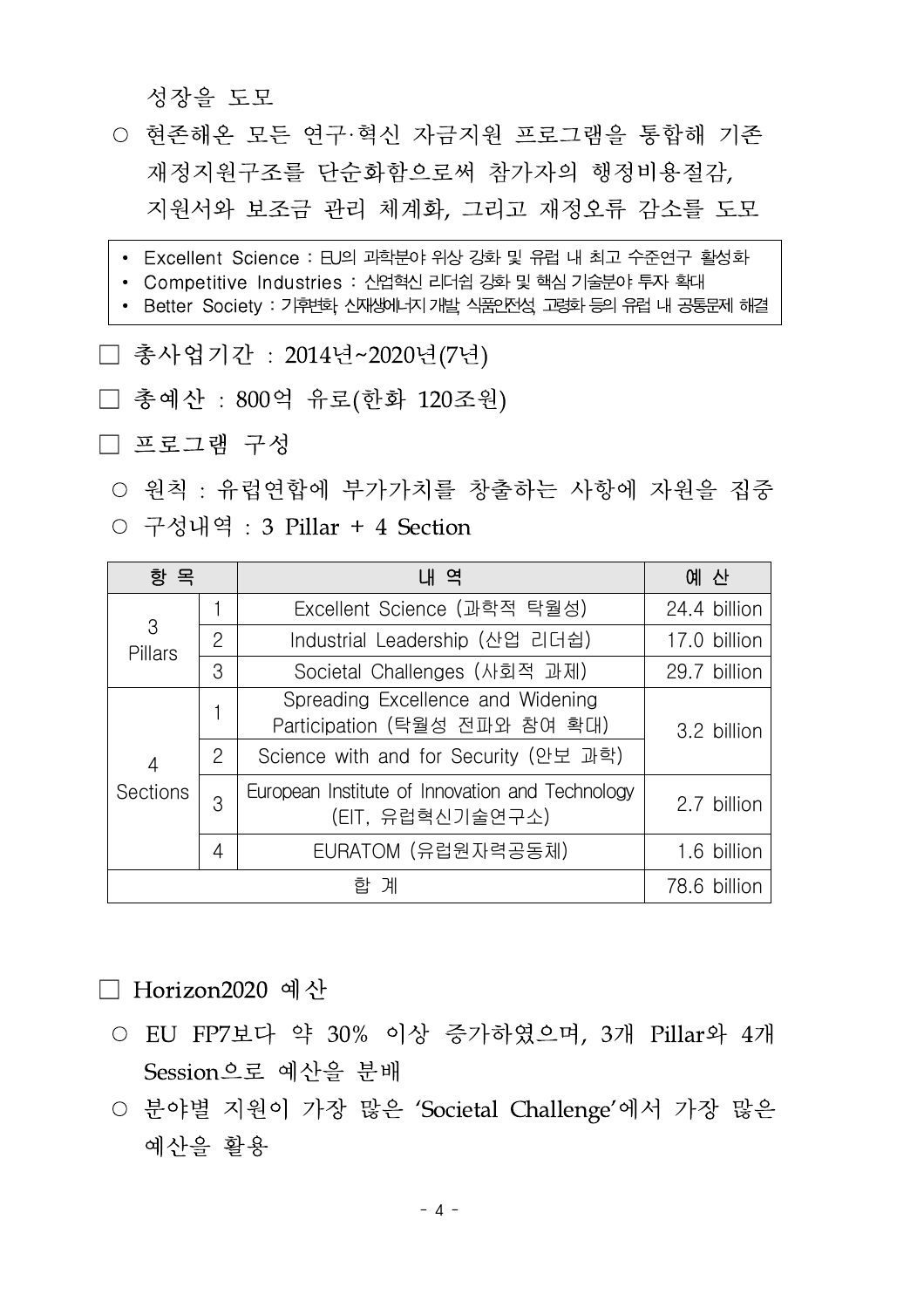

참 고: Horizon 2020 항목별 예산분배 도표 (출처: European Commission MEMO, "Horizon 2020 – the EU's new research and innovation programme", Brussels: December, 2013)

## $\Box$  주요특징

- 통합지워 : 새롭고 포괄적인 방식으로 유럽의 연구 혁신 지워 정책 추진 - 선도적 기술개발연구 단계부터 상업적 응용단계까지 전범 위에 걸쳐 단일 규정 적용
	- 기존의 연구중심 FP(연구프로그램) 1) 및 혁신중심의 CIP(혁신 프로그램)<sup>2)</sup>, EIT(유럽혁신기술연구소)<sup>3)</sup> 등 3개 개별사업을 통합하여 연구에서부터 혁신에 이르는 과정을 일괄 지원
		- 1) Framework Programme : EU회원국의 연구개발과 산업경쟁력 강화를 위해 공동연구기금을 조성하여 지원하는 EU 차원의 다자간 공동기술개발 프로그램
		- 2) Competitiveness and Innovation Framework Programme (CIP) : 중소 기업을 겨냥하여, 혁신 관련 활동을 지원하고, 역내 자금접근성 및 사업 지원서비스를 확대하는 EU 차원의 경쟁혁신프로그램
		- 3) European Institute of Innovation and Technology (EIT) : EU의 혁신역량 강화를 통해 유럽의 지속적 성장 및 경쟁력 항상을 도모하고자 2008년 日,에 의해 설립된 연구소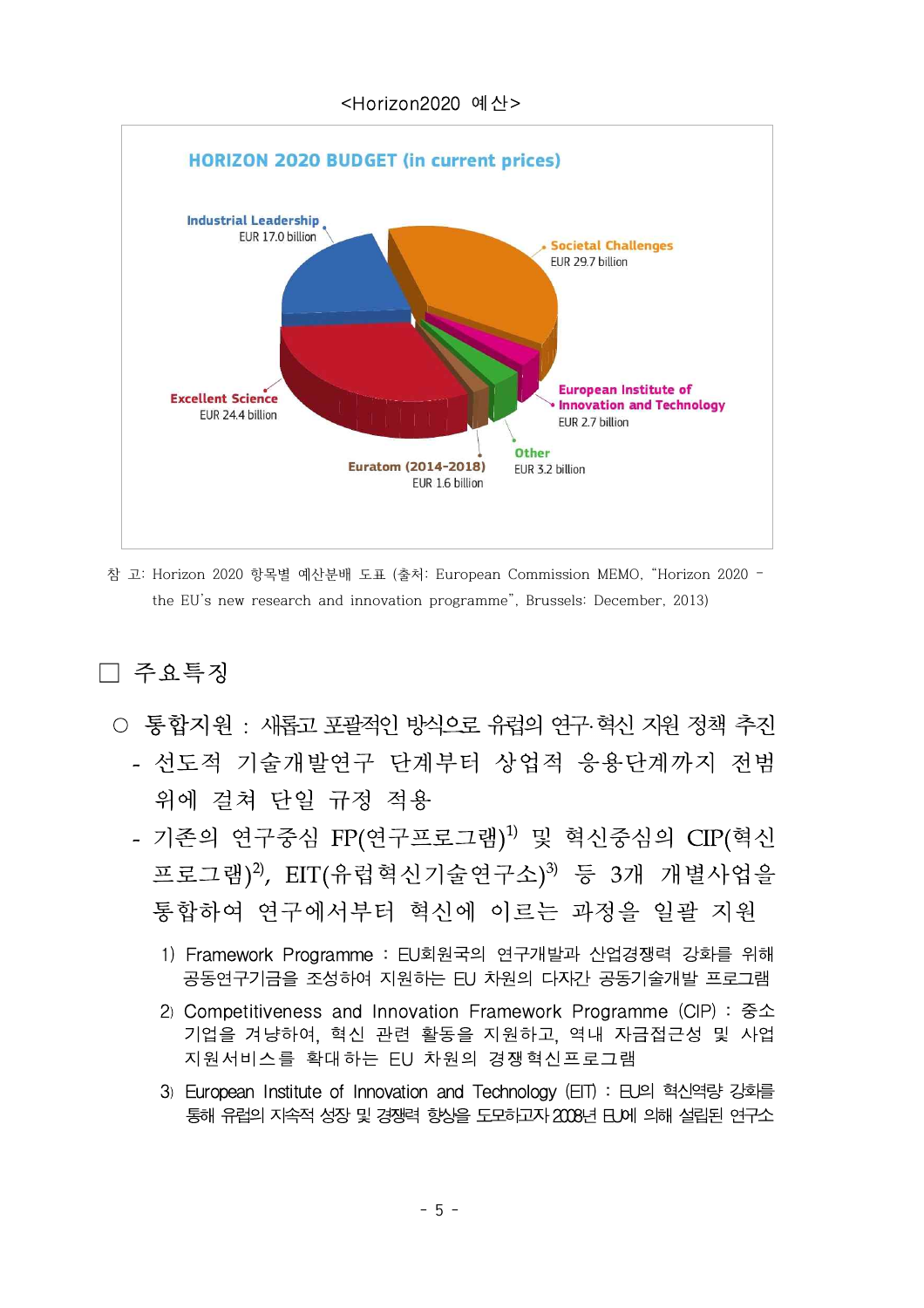#### ○ 제도개혁

- 프로그램 구조의 단순화 및 단일 규칙 적용
- 서류, 절차 등 행정 간소화를 통한 소요시간 단축 및 비용 절감 • '신청→연구비 지급'까지의 시기를 100일 이내로 단축
	- 신청서, 계획서 등 서류 작성·제출의 편의성 제고를 통한 참가자의 행정비용 절감
	- 통제, 감사, 감독체제 완화 등
- 산업계 참여촉지
	- 글로벌 산업리더쉽 창출 및 경쟁력 향상을 위한 3대 목표 수립 유망산업기술분야 리더쉽 강화
		- 리스크 파이낸스에 대한 접근성 확보
		- 중소기업 혁신 및 지원강화

#### ○ 국제협력 확대

- 국제협력을 통한 과학기술 신규 습득기회 창출
- 세계적 표준과 지침을 개발함으로써 신기술 유입 및 교류 촉진
- 유럽 연구의 우수성을 알리고 세계적 문제에 공동으로 대처
- 선진국 및 신흥국가, 유럽연합 인접국가, 개발도상국 그룹과의 협력에 역점을 두고, 발전과 포괄적 성장을 동시에 추진
- 개방원칙을 고수하고, 제3국 프로그램과 호혜적 협력 장려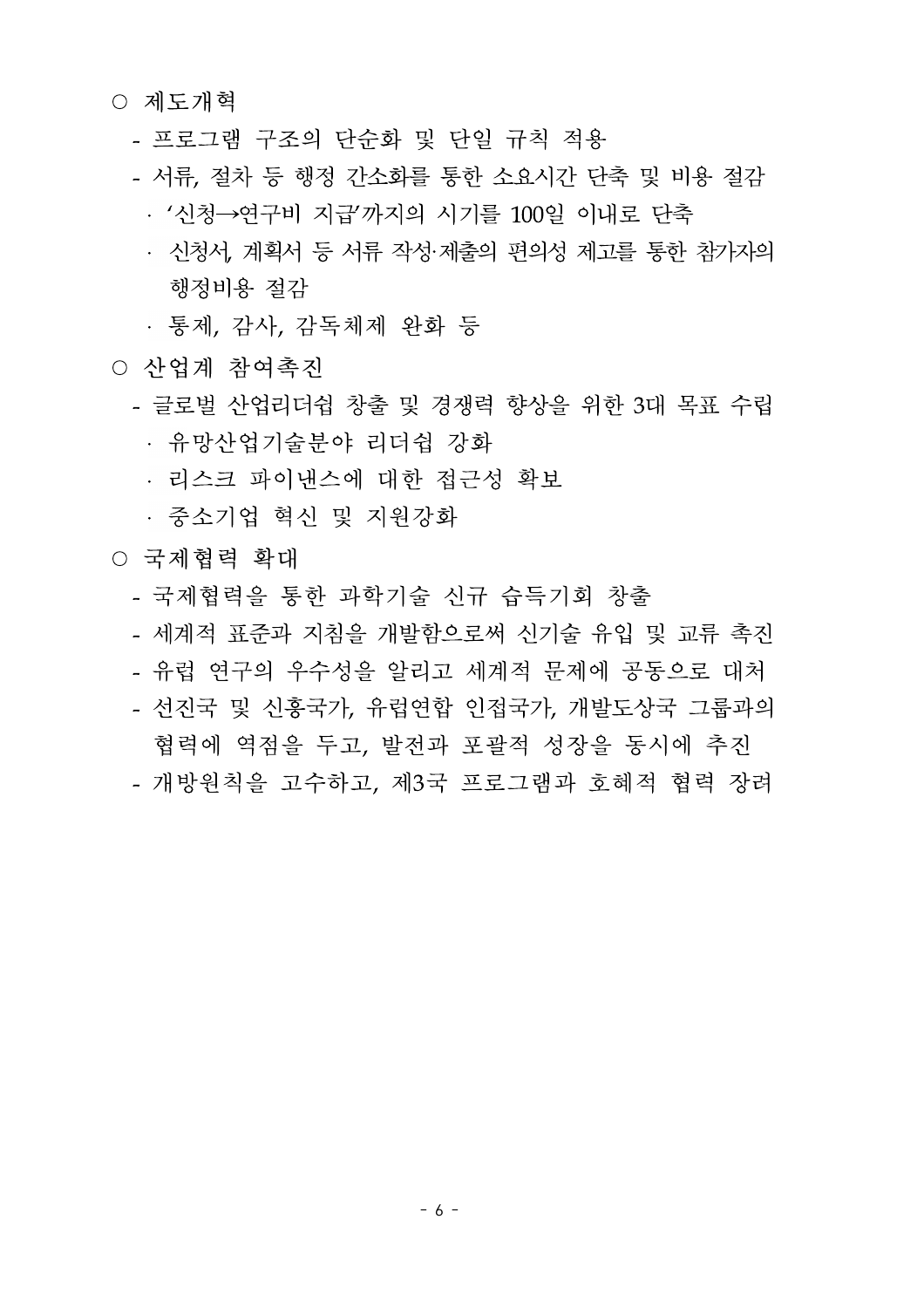## 3. 세부 프로그램

## □ 중점 추진사항 (Three Pillars)

| 중점사항                                 | 특 징                                                                                                                         | 비고                                                   |
|--------------------------------------|-----------------------------------------------------------------------------------------------------------------------------|------------------------------------------------------|
| 과학기술의<br>탁월성<br>(Excellent Science)  | ㆍ유럽 과학기반의 탁월성 향상 및 세계최고수준<br>연구 발전을 목표함<br>· Bottom-up 중심 지원<br>ㆍ과학적 우수성을 근간으로 하는 기초과학분야<br>연구 및 교류지원                       | $ERC1$ ,<br>Marie-curie,<br>$FET2)$ 활용               |
| 산업 리더쉽<br>(Industrial<br>Leadership) | ㆍ유럽을 연구/혁신 투자에 매력적인 환경으로<br>만들기 위함임<br>ㆍ핵심 산업기술 자금 투자를 통해 성장잠재력<br>극대화 및 혁신중소기업의 세계적 기업으로의<br>성장 도모<br>· 연구결과의 제품 및 서비스화 지원 | ICT, NT, 첨단소재,<br>BT, 첨단제조·가공,<br>우주분야 지원            |
| 사회적 과제<br>(Societal Challenges)      | · Europe 2020 정책우선사항 반영 및 유럽내<br>공통관심사에 대처코자 함<br>· Top-down 및 정책전략 위주 지원<br>ㆍ대형 협력과제 중심<br>· 학문적 통섭을 통한 지식 축적              | 건강, 인구변화,<br>식량안보, 에너지,<br>운송, 기후, 자원효율<br>분야 등 집중투자 |

## □ 프로그램 구성 항목별 주요 내용

- Pillar 1. 과학적 탁월성 (Excellent Science)
	- 유럽의 장기간 경쟁력 확보를 위해 유럽과학 기반의 우수성 향상 및 세계적 수준의 연구를 도모
	- 세계적인 연구자들이 유럽에서 연구를 수행할 수 있도록 연구 인프라 구축

| 세부구성                               | 내 용                                                                                                                |
|------------------------------------|--------------------------------------------------------------------------------------------------------------------|
| European Research<br>Council (ERC) | 국적과 학문분야에 관계없이 박사학위 이상의 자격을 갖춘 연구자가<br>ERC로부터 자금지원 신청할 수 있으며, ERC는 재능 있고, 창조적인<br>연구자들이 첨단 연구를 이행할 수 있도록 예산 등을 지원함 |
| Future and Emerging                | FET는 선진 복합과학과 최첨단 공학의 협력연구를 통해 혁신적인                                                                                |
| Technologies (FET)                 | 신규 기술 분야 개척을 목표로 하며, 학문분야간의 융합연구지원                                                                                 |
| Marie Skłodowska                   | MSCA는 연구자에게 높은 수준의 교육 및 경력 개발기회를 마련하고, 유                                                                           |
| -Curie Actions (MSCA)              | 럽과 다른 지역의 연구자가 활용 가능한 세계수준의 연구 인프라 구축                                                                              |
| European Research                  | European Strategy Forum on Research Infrastructure (ESFRI)                                                         |
| Infrastructures,                   | 로 지정된 과학·산업·사회의 과제에 대응하는데 기여할 세계수준                                                                                 |
| including                          | 의 연구 인프라의 구축 및 장기 지속적이고 효율적인 운영을 보                                                                                 |
| e-Infrastructure                   | 장하기 위한 미래 인프라 개발을 목표로 함                                                                                            |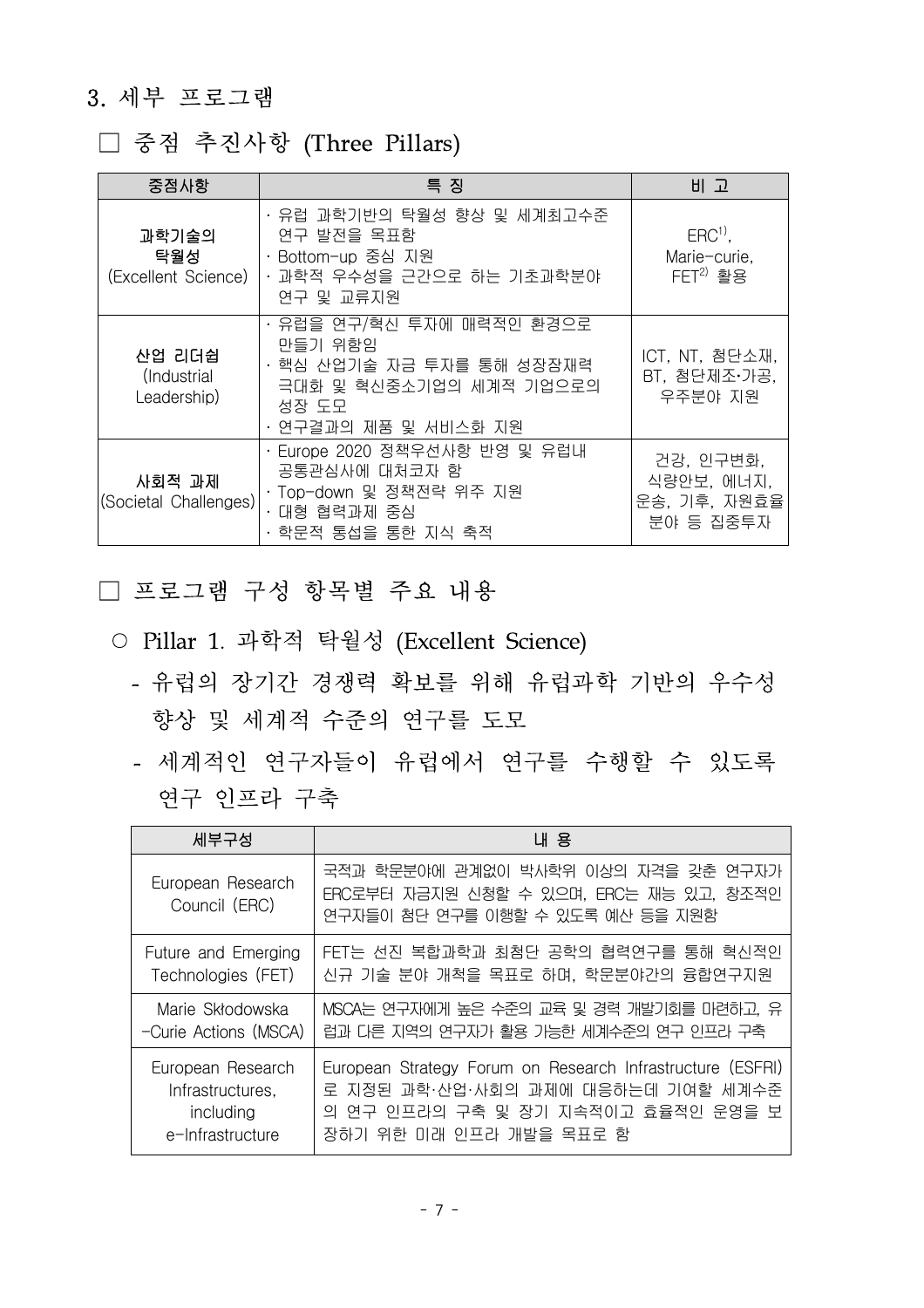- Pillar 2. 산업 리더십 (Industrial Leadership)
	- 유럽을 연구 및 혁신 투자에 매력적인 곳으로 만들자는 목적으로 기업의 활동을 지원
	- 핵심 산업기술에 자금을 투자하고, 유럽 기업에 금융지원을 함으로써 현식적인 중소기업이의 성장을 도모

| 세부구성                                                               | 내 용                                                                                                                                                                                                                                                                                                                                                                                                                                                                                                                                          |
|--------------------------------------------------------------------|----------------------------------------------------------------------------------------------------------------------------------------------------------------------------------------------------------------------------------------------------------------------------------------------------------------------------------------------------------------------------------------------------------------------------------------------------------------------------------------------------------------------------------------------|
|                                                                    | 정보통신기술, 나노기술, 첨단소재, 생명공학, 첨단제조·가공, 우주분야를 지원<br>하여 촉진기술(enabling technology) 및 산업기술에 예산을 투입하고, 유럽 기<br>업에게 일정 금융을 지원해 성장 잠재력을 극대화하고, 혁신적인 중소기업이 세<br>계적 기업으로 성장하는데 지원                                                                                                                                                                                                                                                                                                                                                                         |
| Leadership in<br>Enabling and<br>Industrial<br><b>Technologies</b> | ※전략 연구분야<br>- 정보통신기술(Information and Communication Technologies)<br>: (세부분야) Biotechnology; ICT Research & Innovation<br>- 나노기술, 첨단소재, 첨단제조·기공, 생명공학기술(Nanotechnologies, Advanced<br>Materials, Advanced Manufacturing and Processing, and Biotechnology)<br>: (세부분야) Bio-based Industries; Biotechnology; Industrial Technologies<br>(Nanotechnologies, Advanced Materials, Sustainable Development,<br>Energy-efficient buildings, Factories of the Future, Sustainable<br>Process Industries, SPIRE)<br>- <b>우주(Space)</b> : (세부분야) Space |
| Access to risk                                                     | 기업 및 그 외 기관이 연구 및 혁신에 관련 활동 추진을 위해, 융자, 보증, 재무                                                                                                                                                                                                                                                                                                                                                                                                                                                                                               |
| finance                                                            | 등 지원                                                                                                                                                                                                                                                                                                                                                                                                                                                                                                                                         |
| Innovation in                                                      | 중소기업의 혁신과 혁신 역량 신장을 위해 유럽연합 전반에 걸친 지원을 하여.                                                                                                                                                                                                                                                                                                                                                                                                                                                                                                   |
| <b>SME<sub>s</sub></b>                                             | 연구 및 혁신, 중소기업 혁신 및 성장과의 교두보를 마련                                                                                                                                                                                                                                                                                                                                                                                                                                                                                                              |

- Pillar 3. 사회적 과제 (Societal Challenges)
	- Europe2020의 전략정책 우선사항을 반영하여, 서로 다른 영역의 학문분야의 협력으로 자원과 지식 통합지원
	- 기초연구에서 산업화(market)에 이르는 전반적인 활동 및 혁신 활동에 주안점을 두어, 분야별로 집중 투자

| 연구 주제                                       | 관련 연구 분야                            |
|---------------------------------------------|-------------------------------------|
| 건강, 인구변화, 웰빙                                | Health; ICT Research & Innovation;  |
| (Health, Demographic Change and Wellbeing)  | Social Sciences & Humanities        |
| 식량안보, 지속가능농업, 해양 및 해상연구, 바이오경제              | Agriculture & Forestry; Aquatic     |
| (Food Security, Sustainable Agriculture and | Resources; Bio-based Industries;    |
| Forestry, Marine, Maritime and Inland Water | Biotechnology; Food & Healthy Diet; |
| Research and the Bioeconomy)                | Social Sciences & Humanities        |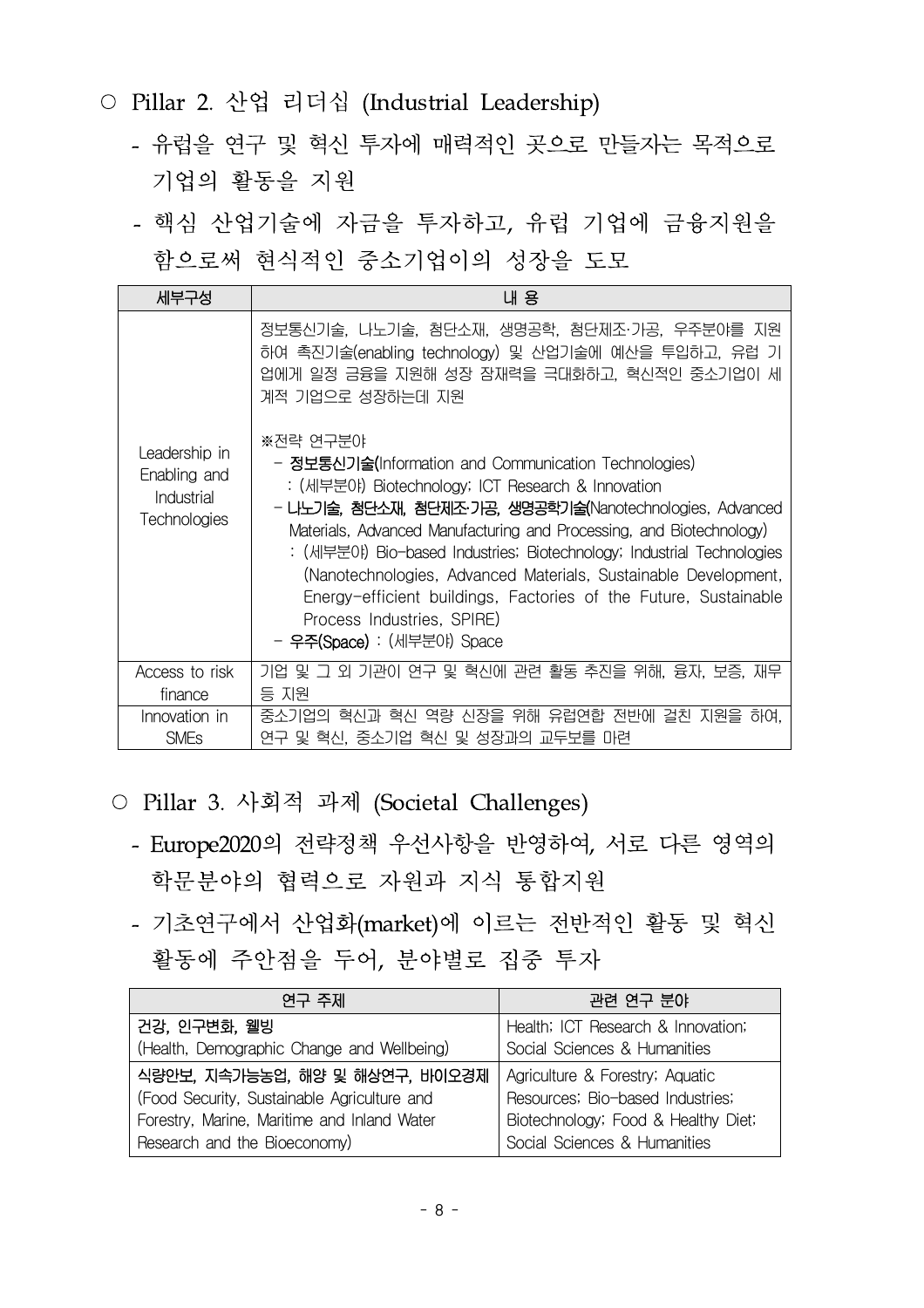| 안정적이고 깨끗한, 효율적인 에너지                                                                                                     | Energy; ICT Research & Innovation;                                   |
|-------------------------------------------------------------------------------------------------------------------------|----------------------------------------------------------------------|
| (Secure, Clean and Efficient Energy)                                                                                    | Social Sciences & Humanities                                         |
| 스마트, 녹색 및 통합 운송                                                                                                         | ICT Research & Innovation; Social                                    |
| (Smart, Green and Integrated Transport)                                                                                 | Sciences & Humanities; Transport                                     |
| 기후대처, 자원효율 및 원료                                                                                                         | Environment & Climate Action; ICT                                    |
| (Climate Action, Environment, Resource Efficiency                                                                       | Research & Innovation; Raw Materials;                                |
| and Raw Materials)                                                                                                      | Social Sciences & Humanities                                         |
| 변화는 세계속의 유럽 – 포괄적이고 혁신적이며 수용하는 시회<br>(Europe in a changing world $-$ Inclusive, innovative<br>and reflective societies) | ICT Research & Innovation; Social<br>Sciences & Humanities           |
| 안전한 사회 - 유럽과 유럽시민의 자유 및 안전 보호<br>(Secure Societies - Protecting freedom and<br>security of European and its citizens)   | ICT Research & Innovation; Security;<br>Social Sciences & Humanities |

#### □ 기타 4 Sections

○ Section 1. 탁월성 전파와 참여증진

(Spreading Excellence and Widening Participation)

- 경쟁기반 과제모집 및 평가를 통한 예산 배분
- 프로젝트 선정 시 탁월성을 우선으로 하여, 유럽의 우수연구자 및 기업이 Horizon2020의 네트워크, 자금 등을 수혜할 수 있도록 지원
- EU지원 프로그램의 전반적 참여를 확대한다는 목표로, 프로그램간 공조, 협력, 정보교류를 지원하고자 함
- Section 2. 안보 과학 (Science with and for Security)
	- 과학과 사회 간의 효율적인 협력 체제를 구축하고, 과학적 탁월성과 사회적 인식과 책임을 연계하고자 함
	- Horizon2020에 의해 다루어지는 사회적 과제에 대해, 과학과 사회를 혁신적으로 연계하고, 나아가 유럽사회의 연구 및 혁신 과정 전반에 걸쳐있는 사회문제에 관계자(연구자, 시민, 정책결정자, 산업가 등)들이 공조할 수 있도록 함
- Section 3. 유럽혁신기술연구소

(European Institute of Innovation and Technology, EIT)

- Knowledge and Innovation Communities (KICs)를 통해,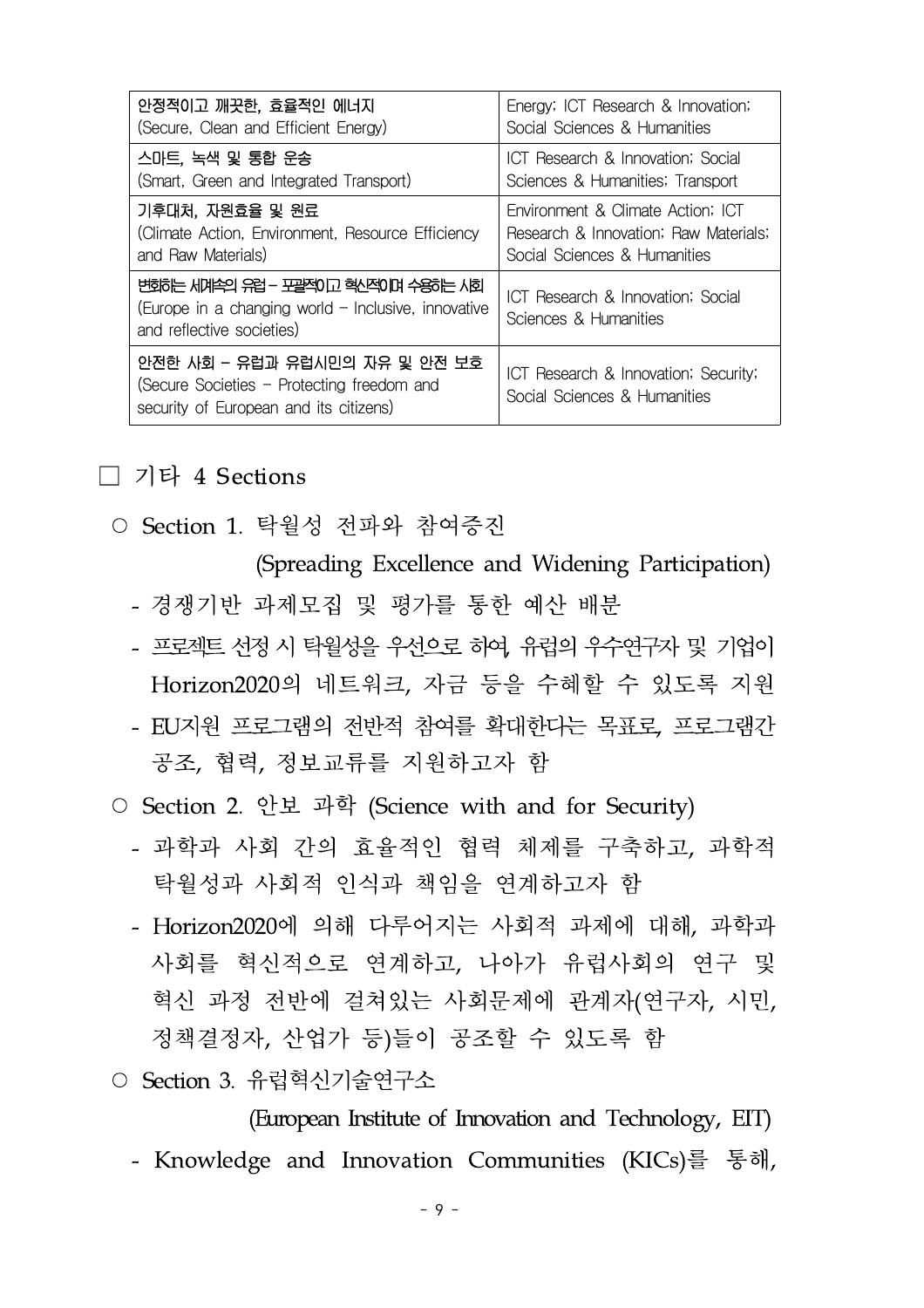연구 및 혁신관련 활동에 대한 유럽내 역량 증진

- 교육, 연구, 공공행정 분야의 기관간 상호 협력 도모
- 2014년부터, EIT는 새로운 5개의 KIC를 추진할 예정임
- ※ EIT Knowledge and Innovation Communities (KICs)
	- $\cdot$  Innovation for healthy living and active ageing (2014)
	- · Raw materials sustainable exploration, extraction, processing and recycling (2014)
	- · Added-value manufacturing (2016)
	- · Food4Future sustainable supply chain from resources to consumers (2016)
	- · Urban mobility (2018)
- Section 4. 유럽원자력공동체 (Euratom)
	- 지속적인 핵 안전 및 안보와 방사능 보호를 강조하여, 핵 연구와 훈련 활동을 도모하여 안전하고 효율적인 방법으로 에너지 체계의 장기 탈탄소화에 기여
	- 핵 연구 활동은 관련 법령에 의거하여 지원하여, 유럽 회원국과 그 외 국가의 기업, 대학, 연구기관을 포괄적으로 지원
	- 유럽원자력공동체 조약에 의거하여, 해당 프로그램은 2014년 부터 2018년까지 5년간 진행될 예정임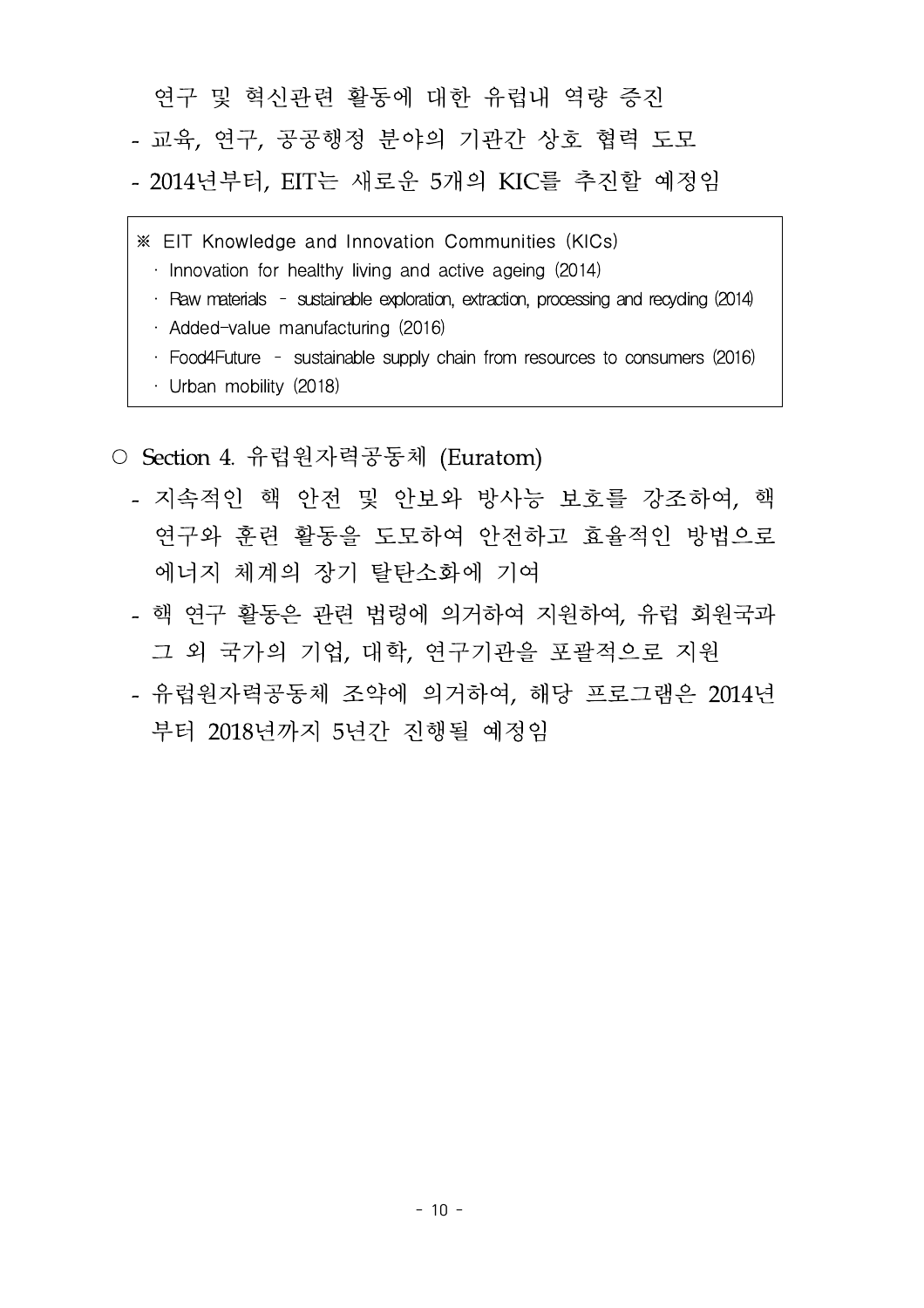## $II$  | Horizon2O2O 공고 (Call)

## 1. Horizon2020 공고 개요

□ Horizon2020 공고 구성 및 예산

|                                                                                                                                                                                                                        | 대분류                                                          | 세부사업 구성                                                                                                                                               | 예산 (€mil.) |
|------------------------------------------------------------------------------------------------------------------------------------------------------------------------------------------------------------------------|--------------------------------------------------------------|-------------------------------------------------------------------------------------------------------------------------------------------------------|------------|
|                                                                                                                                                                                                                        |                                                              | European Research Council (ERC)<br>: 우수 개인연구자의 선도연구 지원                                                                                                | 13,095     |
|                                                                                                                                                                                                                        | <b>Excellent</b><br>Science<br>(과학적<br>탁월성)                  | Future & emerging technologies<br>: 신규 혁신분야 공동연구                                                                                                      | 2,696      |
|                                                                                                                                                                                                                        |                                                              | Marie Sklodowska-Curie actions (MSCA)<br>: 교육 및 경력개발 기회 제공                                                                                            | 6,162      |
|                                                                                                                                                                                                                        |                                                              | Research infrastructures (including e-infrastructure)<br>: 세계수준의 시설 활용 지원                                                                             | 2,488      |
| 3                                                                                                                                                                                                                      | Industrial                                                   | Leadership in enabling & industrial technologies (LEITs)<br>: ICT, 나노기술, 재료/소재, 생명공학, 제조, 우주)                                                         | 13,557     |
| P                                                                                                                                                                                                                      | Leadership<br>(산업 리더쉽)                                       | Access to risk finance<br>: 개인 자산 및 벤처자금 지원을 통한 부담경감(leverage)                                                                                        | 2,842      |
| L                                                                                                                                                                                                                      |                                                              | Innovation in SMEs<br>: 다양한 형태의 중소기업 혁신 도모                                                                                                            | 616        |
| Α                                                                                                                                                                                                                      |                                                              | Health, demographic change & wellbeing                                                                                                                | 7,472      |
| S                                                                                                                                                                                                                      | R                                                            | Food security, sustainable agriculture and forestry,<br>marine/maritime/inland water research and the bio-economy                                     | 3,851      |
|                                                                                                                                                                                                                        | Societal                                                     | Secure, clean & efficient energy                                                                                                                      | 5,931      |
|                                                                                                                                                                                                                        | Challenges                                                   | Smart, green & integrated transport                                                                                                                   | 6,339      |
|                                                                                                                                                                                                                        | (사회적 과제)                                                     | Climate action, environment, resource efficiency & raw<br>materials                                                                                   | 3,081      |
|                                                                                                                                                                                                                        |                                                              | Inclusive, innovative & reflective societies                                                                                                          | 1,310      |
|                                                                                                                                                                                                                        |                                                              | Secure societies                                                                                                                                      | 1,695      |
| Specific objective: Spreading excellence & widening participation                                                                                                                                                      |                                                              | 816                                                                                                                                                   |            |
|                                                                                                                                                                                                                        |                                                              | Specific objective: Science with and for society                                                                                                      | 462        |
|                                                                                                                                                                                                                        | Joint<br>Technology<br>Initiatives (JTIs)<br>(with industry) | Innovative Medicines Initiative 2<br>Clean Sky (Aeronautics) 2<br>Fuel Cell and Hydrogen 2<br>Bio-based Industries<br>Electronic components & systems | 별도<br>예산지원 |
| European & Developing Countries Clinical Trials Partnership<br>(EDCTP) 2<br>Joint<br>European Metrology Research Programme 2<br>programmes of<br>Eurostars (for SMEs) 2<br>Member States<br>Active & Assisted Living 2 |                                                              | 별도<br>예산지원                                                                                                                                            |            |
| H2020 Contests for Prizes                                                                                                                                                                                              |                                                              |                                                                                                                                                       | 별도<br>예산지원 |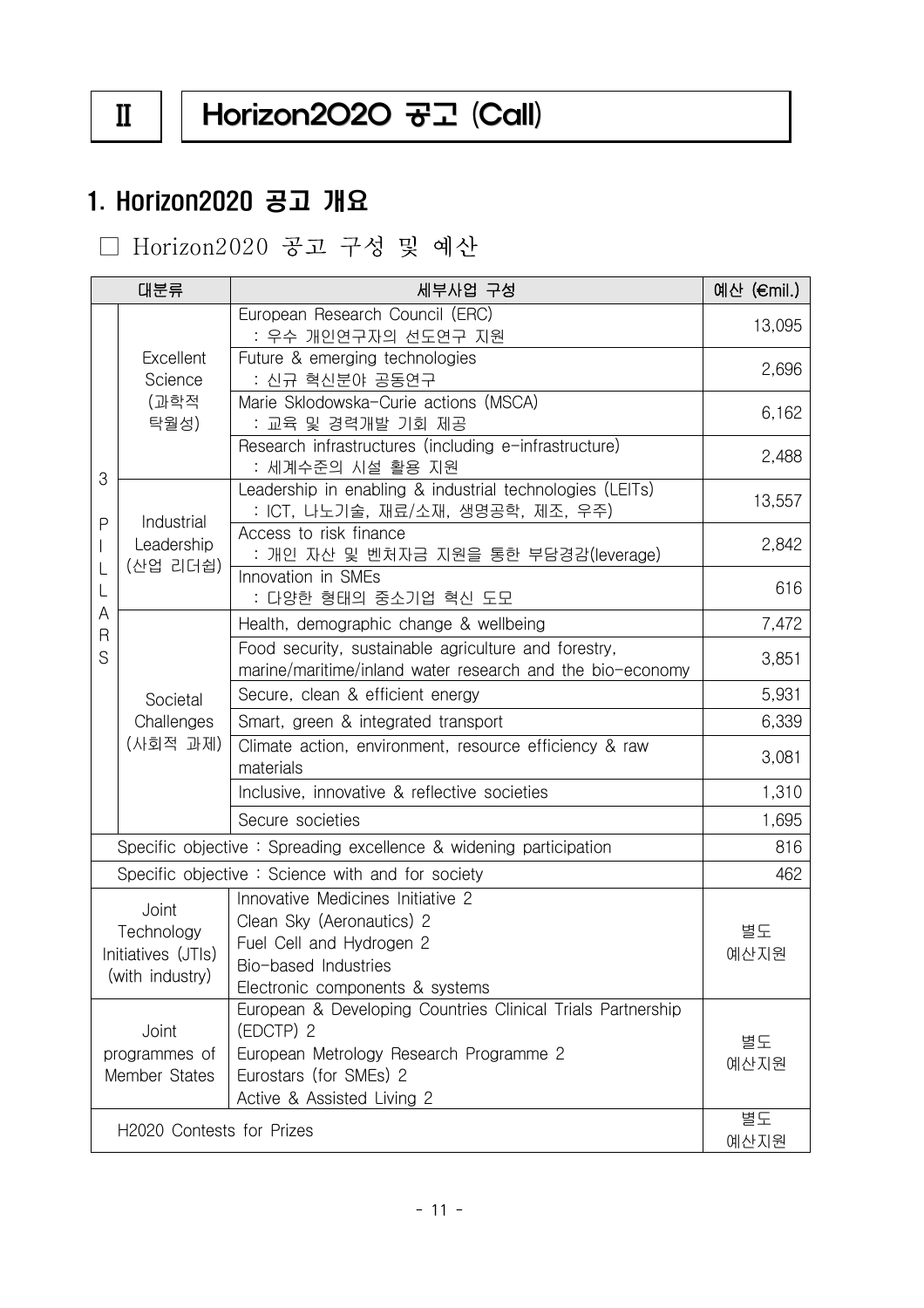## 2. 참여형태 및 참여대상 국가

- □ 참여형태
	- 그룹 참여(Multi-participation) : 대부분의 공고가 그룹 대상임. 타국가간 3개 이상의 기관으로 구성되어야 함
	- 개인 참여(Mono-participation) : ERC, MSCA, SME Instrument 형태만 해당됨

#### $\Box$  참여대상 국가1)

- 회원국가 (Member States) : EU에 가입한 회원국
- 준회원국가 (Associated Countries) : Albania, Bosnia and Herzigovina, Faroe Islands, Former Yugoslav Republic of Macedonia, Iceland, Israel, Moldova, Montenegro, Norway, Serbia, Switzerland and Turkey
- 제3국가 (Third Countries) : 한국 포함(Industrialised Country) ※ 대부분의 공고에 참여할 수 있으나, 한국은 EU 예산 수령이 불가함
- 국제기구 : EU와 약정 등을 체결한 국제기구

## 3. 지원 절차



<sup>1)</sup> http://ec.europa.eu/research/participants/docs/h2020-funding-guide/grants/applying-for-funding/find-partners\_en.htm

<sup>2)</sup> http://ec.europa.eu/research/participants/portal/desktop/en/opportunities/index.html

<sup>3)</sup> http://ec.europa.eu/research/participants/docs/h2020-funding-guide/grants/applying-for-funding/find-a-call\_en.htm

<sup>4)</sup> http://ec.europa.eu/research/participants/docs/h2020-funding-guide/grants/applying-for-funding/find-partners\_en.htm

<sup>5)</sup> EU 전자시스템: https://ecas.ec.europa.eu/cas

<sup>6)</sup> PIC: Participant Identification Code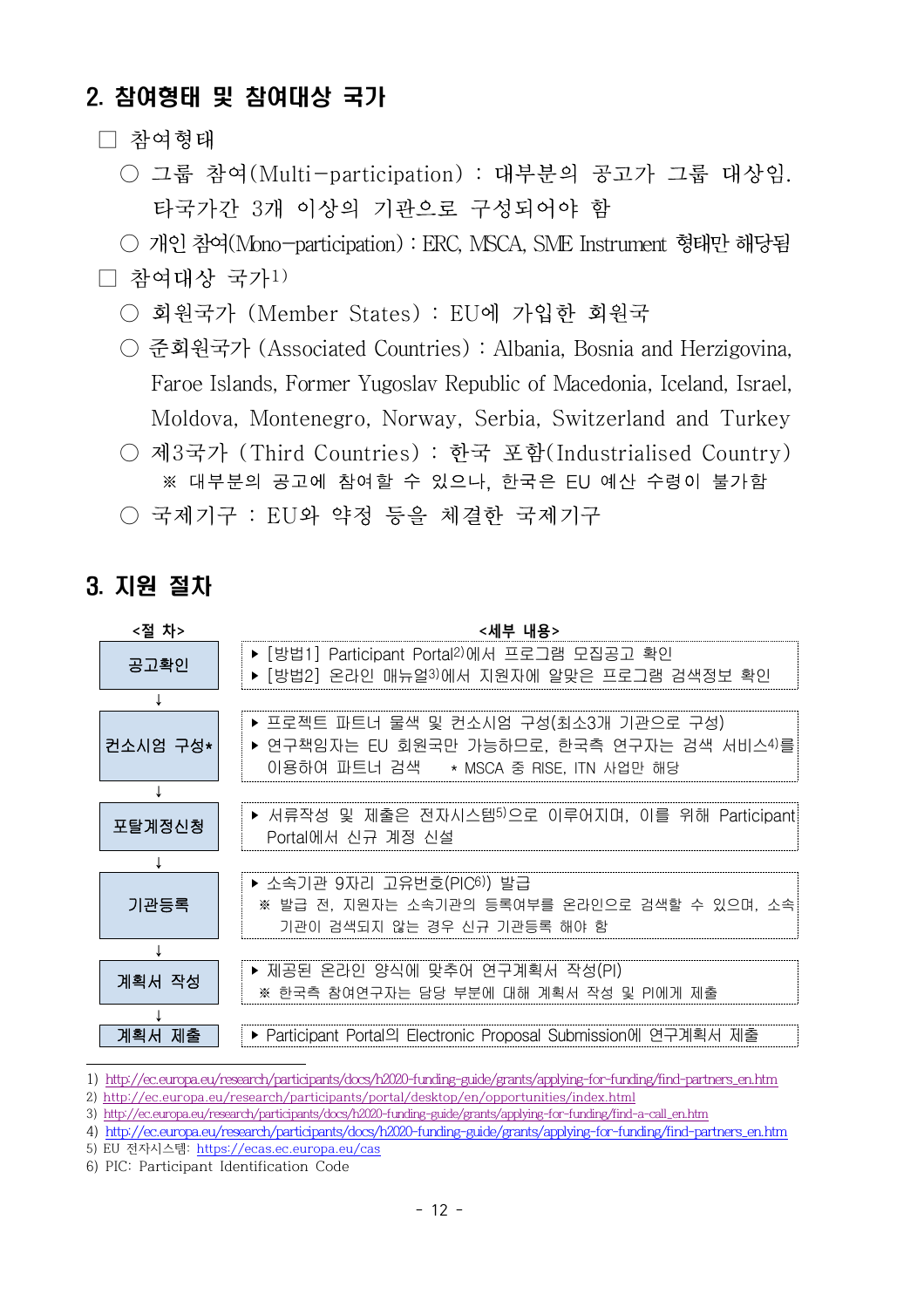#### 4. 공고 관련 주요 내용

#### □ 공고 구분

- 개시(open), 종료(closed), 개시예정(forthcoming)
- 모든 공고는 제출 마감일까지'Open'상태로 노출
	- ※ 일부 공고는 연중 'open' 되어 있어 언제든 제출이 가능하며, 'cut-off' 일자에 따라 기 제출된 과제에 대한 평가를 실시함

#### □ 공고 형태

- [1단계(1-stage) 공고] 공고시 본계획서(full proposal) 제출
- $\bigcirc$  [2단계(2-stage) 공고] 공고시 예비계획서(15page 이내)를 제출하고, 통과되면 본계획서 추가 제출
	- ※ 과제 공고번호에 '공고 형태(1단계 공고 or 2단계 공고)'에 대해 안내함 (예) 공고번호 : H2020-Water-2014-one stage

#### □ 공고문 내용 구성

- 대주제별 공고문 (Call page)
	- 최신공고 순서 및 업데이트 정보 게시
	- 공고 관련 주요 문서 제공
	- 계획서 업로드를 위한 온라인 시스템 안내
	- 기타 지원 사항 등
- 세부주제별 공고문 (Topic page)
	- 세부주제별 연구범위, 기대효과, 활동형태 등 공고 기본정보 제공
	- 지원 자격, 평가 항목 등 안내
	- 계획서 제출 온라인 시스템(ECAS) 연계

#### □ 활동형태(Type of Action)별 분류 및 EU측 예산지원 비율

- 연구혁신 활동 (Research & Innovation actions) : EU예산 100% 지원 - 기초 및 응용연구 중심 활동. 신기술, 제품 지식 등에 대한 연구를 기반으로 하며, 타당성(feasibility)을 탐색하는 단계의 활동
- 혁신 활동 (Innovation actions) : EU예산 70% 지워(비영리는100% 지원) - 제품 출시를 위한 디자인, 생산계획 등을 목적으로, 시제품 제작, 테스트, 데모, 대량 생산 구축 등 시장의 요구를 반영한 산업화 활동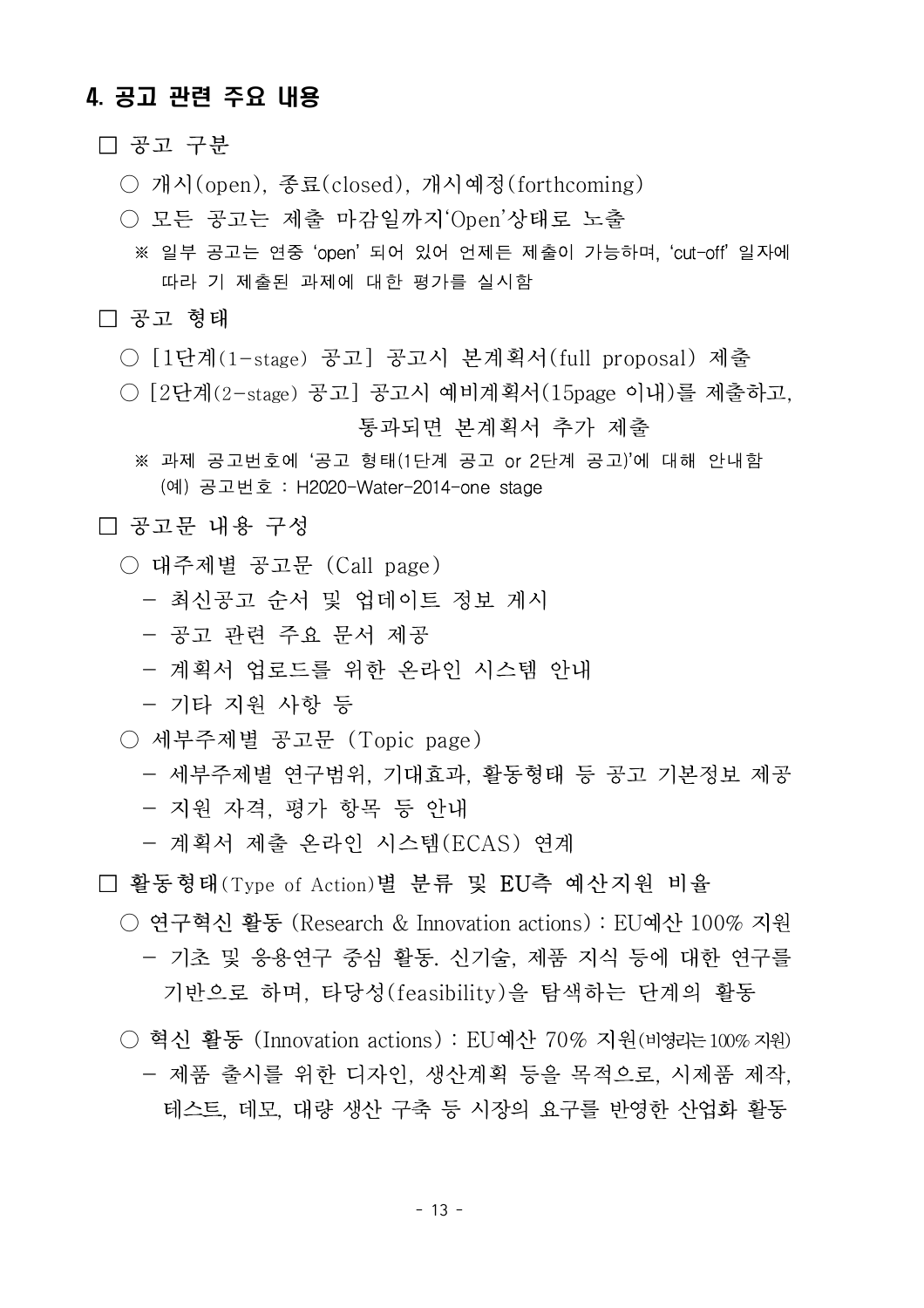- 협력 및 지원활동 (Coordination & support actions) : EU예산100% 지원 - 표준화, 홍보 및 확산, 인식제고, 소통, 네트워크 구축, 정책대화 등의 기반구축 등의 활동
- ERC 선도연구 관련 활동 (Grants of the European Research Council (ERC) to support frontier research) : EU예산 100% 지원
	- 신진연구 지원 (Starting Grant)
	- 중견연구 지원 (Consolidator Grant)
	- 우수연구 지원 (Advanced Grant)
	- 기수혜자 추가지원 (Proof of Concept Grant)
- 인력교류 활동 (Marie Sklodowska-Curie actions (MSCA)) :EU예산100% 지원
	- 개인단위 연구 (Individual Fellowships (MSCA IF))
	- 혁신 교육을 위한 네트워크 구축 (Innovative Training Networks (ITN))
	- 연구혁신기관간인력교류(Research and Innovation Staff Exchange (RISE))
	- 지역/국내/국제 프로그램을 활용한 상호지원 Co-funding of regional, national and international programmes (COFUND)
	- 기타 Fellowship 및 Doctoral 프로그램 등
- 상호협력 활동 (COFUND actions) : 활동에 따라 다름
	- ERA-NET Cofund : EU에서 참여국가 전체 지원예산의 최대 33% 이내
	- COFUND of Pre-Commercial Procurement (PCP)
		- : 활용비용의 최대 70% 이내 환급
	- COFUND of Public Procurement of Innovative Solutions (PPI)
		- : 활용비용의 최대 20% 이내 환급
- 중소기업 지원 (SME Instrument) : 특별비용으로 지급
	- [1단계] 중소기업 활동 관련(IPR, 혁신전략발굴, 파트너 검색, 위험도평가 등) 타당성 검토 연구 지원
	- [2단계] 경쟁력 높은 혁신과제 발굴 및 연구를 포함한 산업화 지원
- $\bigcirc$  기 타 : Inducement Prize, Recognition Prize, Debt and equality facility, Technology Readiness Levels 등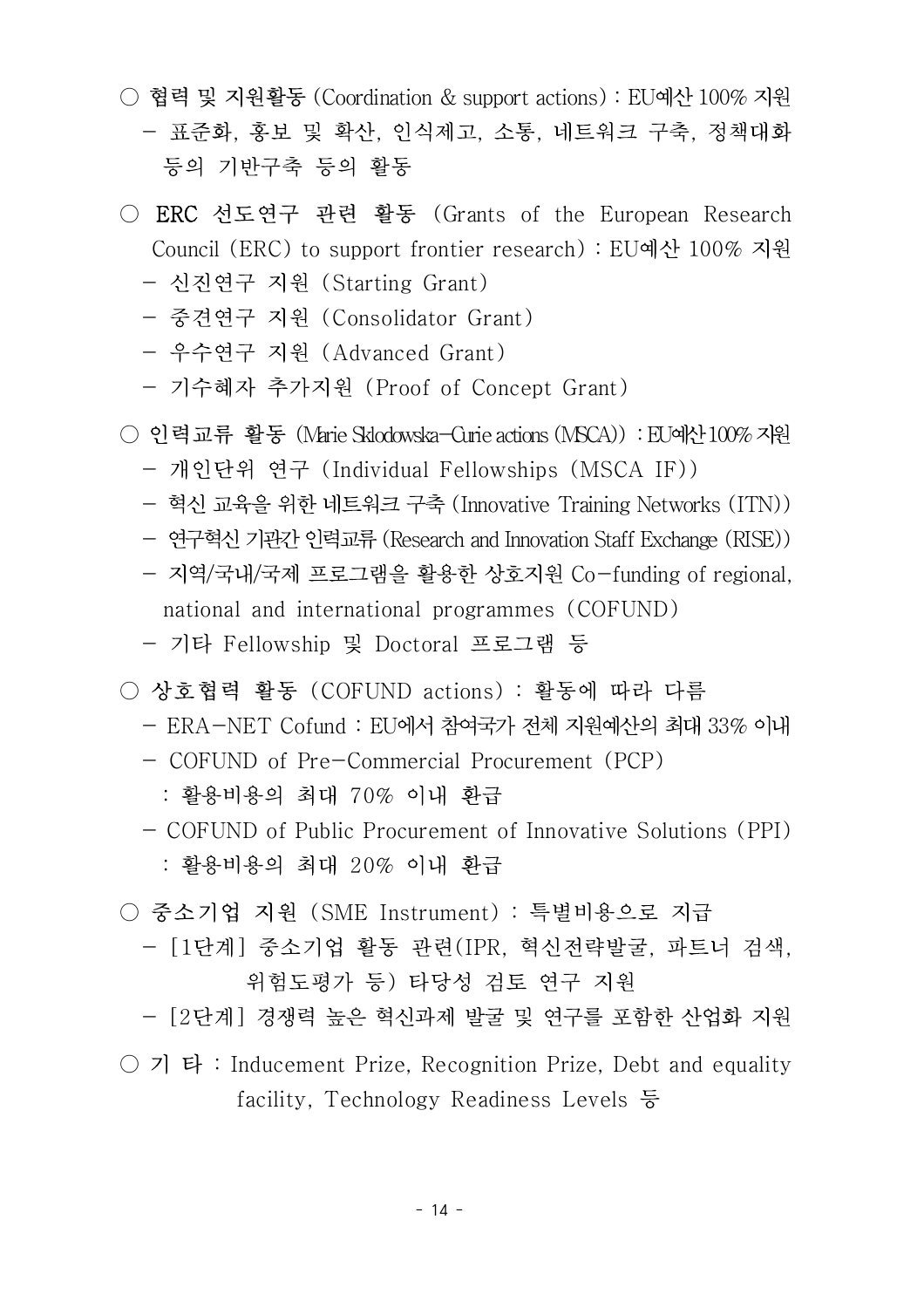#### 5. EU측 공고 현황

□ Horizon2020 2014~2015 공고 ('14.2. 현재)

- 공고 주제 : 65개
- 주제별 공고 횟수 (각 주제별로 연간 1~3회로 분리하여 공고)
	- 2년간 총 155회의 공고가 신규 개시 예정이며, 개시 일자는 주제 별로 상이함
	- ※ 기 공지된 공고 이외에도 추가공고가 진행될 예정임
- □ 국제협력 관련 세부주제별 공고 수 : 170개
	- 특징 : 국제협력 공고는 분야별로 별도 구분·게시되어 있으며, 특별협력 대상국가가 있는 경우는 공고문 내에 표기
	- 한국이 전략국가로 포함된 공고 수 : 11개

| Call No.              | Call<br><b>Identifier</b> | <b>Call Title</b>                                                                                                    | Year | <b>Target Country</b>                                                            |
|-----------------------|---------------------------|----------------------------------------------------------------------------------------------------------------------|------|----------------------------------------------------------------------------------|
| ICT.<br>14-2014       | LEIT-ICT                  | Advanced 5G network infrastructures for the<br>future internet                                                       | 2014 | USA, South Korea,<br>Japan, China                                                |
| ICT<br>38-2015        | LEIT-ICT                  | International partnership building and support<br>2015<br>to dialogues with high income countries                    |      | USA, Canada, Australia,<br>Japan, South-Korea, New<br>Zealand, Singapore, Taiwan |
| <b>NMK</b><br>28-2014 | LEIT-NMP                  | Joint EU & MS activity on the next phase of<br>2014<br>research in support of regulation NANOREG II<br>China, Brazil |      | USA, Canada, Australia,<br>Japan, South Korea,                                   |
| <b>NMK</b><br>29-2014 | LEIT-NMP                  | Coordination of EU an international efforts in<br>safety of nanotechnology                                           | 2014 | USA, Canada, Australia, Japan,<br>South Korea, China, Brazil                     |
| <b>NMK</b><br>30-2014 | LEIT-NMP                  | Assessment of environmental impact of<br>nanomaterials                                                               | 2014 | USA, Canada, Australia, Japan,<br>South Korea, China, Brazil                     |
| <b>NMK</b><br>31-2014 | LEIT-NMP                  | Increasing the capacity to perform nano-safety<br>assessment                                                         | 2014 | USA, Canada, Australia,<br>Japan, South Korea,<br>China, Brazil                  |
| <b>NMK</b><br>32-2015 | LEIT-NMP                  | Next generation of tools for risk governance of<br>nanomaterials                                                     | 2015 | USA, Canada, Australia, Japan,<br>South Korea, China, Brazil                     |
| <b>FoF</b><br>4-2014  | LEIT-NMP                  | Developing smart factories that are attractive<br>to workers                                                         | 2014 | USA, South Korea, Mexico                                                         |
| <b>FoF</b><br>11-2015 | LEIT-NMP                  | Flexible production systems based on integrated<br>tools for rapid reconfiguration of machinery and robots           | 2015 | USA, South Korea, Mexico                                                         |
| FoF<br>13-2015        | LEIT-NMP                  | Re-use and re-manufacturing technologies and<br>equipment for sustainable product life cycle<br>management           | 2015 | USA, South Korea, Mexico                                                         |
| <b>SFS-10</b>         | Food                      | Tackling disease related challenges and threats<br>faced by European farmed aquatic animals                          | 2015 | Australia, Canada, New Zealand,<br>USA, Japan, South Korea                       |

<EU측에서 제공한 한국연구자 참여 요청 공고>

※ 한국이 전략국가 등으로 별도 표기되지 않아도 대부분의 공고에 참여할 수 있으나, 반드시 EU측 연구책임자를 통하여 참여가능 여부를 확인할 것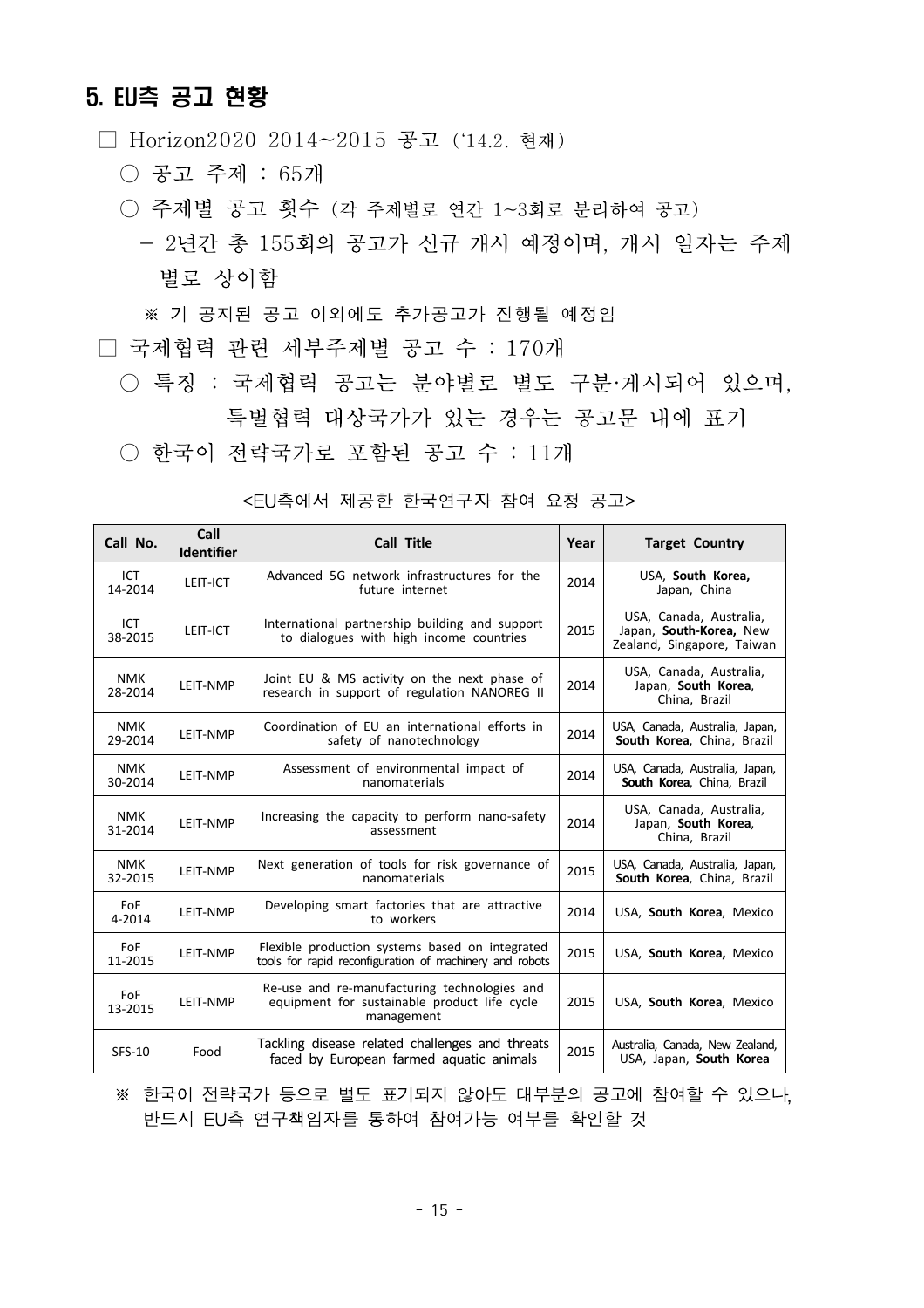#### 6. EU 공고문 분석

- □ 공고문 구성
	- 구분 : 구성항목별, 주제별, 연구분야별로 구분 검색 가능
	- 공고 개시 : 2년 단위로 일괄 공고되며, 해당 기한 중에도 신규 공고가 추가 제공될 수 있음 (현재 2014-15 공고 추진 중)

○ 예시

| Industrial Leadership<br><b>BIOTECHNOLOGY</b><br>H2020-LEIT-BIO-2014-1 | Societal Challenges<br>Water Innovation: Boosting its value<br>for Europe<br>H2020-WATER-2015-one-stage |                      | <b>Excellent Science</b><br>MARIE SKŁODOWSKA-CURIE<br><b>ACTION: INNOVATIVE TRAINING</b><br>NETWORKS (ITN)<br>H2020-MSCA-ITN-2014 |                      |
|------------------------------------------------------------------------|---------------------------------------------------------------------------------------------------------|----------------------|-----------------------------------------------------------------------------------------------------------------------------------|----------------------|
| Deadline: 13/03/2014<br>Pub.Date: 11/12/2013                           | Pub.Date: 11/12/2013                                                                                    | Deadline: 11/03/2015 | Pub.Date: 11/12/2013                                                                                                              | Deadline: 10/04/2014 |
| <공고문>                                                                  |                                                                                                         |                      | <구 성>                                                                                                                             |                      |
| Societal Challenges                                                    | $\Rightarrow$                                                                                           | 공고 대분류 (3 Pillar 등)  |                                                                                                                                   |                      |
| Water Innovation: Boosting its value<br>for Europe                     | $\Rightarrow$                                                                                           | Call Title (공고 제목)   |                                                                                                                                   |                      |
| H2020-WATER-2015-one-stage                                             | $\Rightarrow$                                                                                           |                      | Sub-Call No. (세부공고 번호)*                                                                                                           |                      |
| Pub.Date: 11/12/2013<br>Deadline: 11/03/2015                           | $\Rightarrow$                                                                                           | Pub. Date(시작일)       |                                                                                                                                   | Deadline(마감일)        |

\* Sub Call No. 구성 : 프로그램명-주제/분야명-해당년도-공고형태(1단계 or 2단계)

□ 공고문 세부구성

| H2O2O-NMP-2014-two-stage |              |                                                         |                                            |  |
|--------------------------|--------------|---------------------------------------------------------|--------------------------------------------|--|
|                          |              |                                                         | Sub call of: H2O2O-NMP-2014-2015           |  |
| <b>Publication date</b>  | 2013-12-11   | Deadline Date 2014-05-06 17:00:00 (Brussels local time) |                                            |  |
|                          |              | Stage 2                                                 | 2014-10-07 +17:00:00 (Brussels local time) |  |
| <b>Total Call Budget</b> | €114,200,000 | Main Pillar                                             | Industrial Leadership                      |  |
| <b>Status</b>            | Open         |                                                         | OJ reference OJ C361 of 11 December 2013   |  |

**Call Title** (공고 제목) **Sub-Call No.** (세부공고 번호) : H2020–분야–공고년도–공고회차-공고단계(stage)  **Call No.** (공고 번호) **Publication Date** (공고일자) **Deadline Date** (마감일자): stage1 stage2 **Total Call Budget** (총예산) **Main Pillar** (공고 대분류) **Status** (공고개시 현황) **OJ Reference** (공식 공고 제안서) **Topics** (세부 주제) (세부 주제별 번호) : 분야명-번호-연도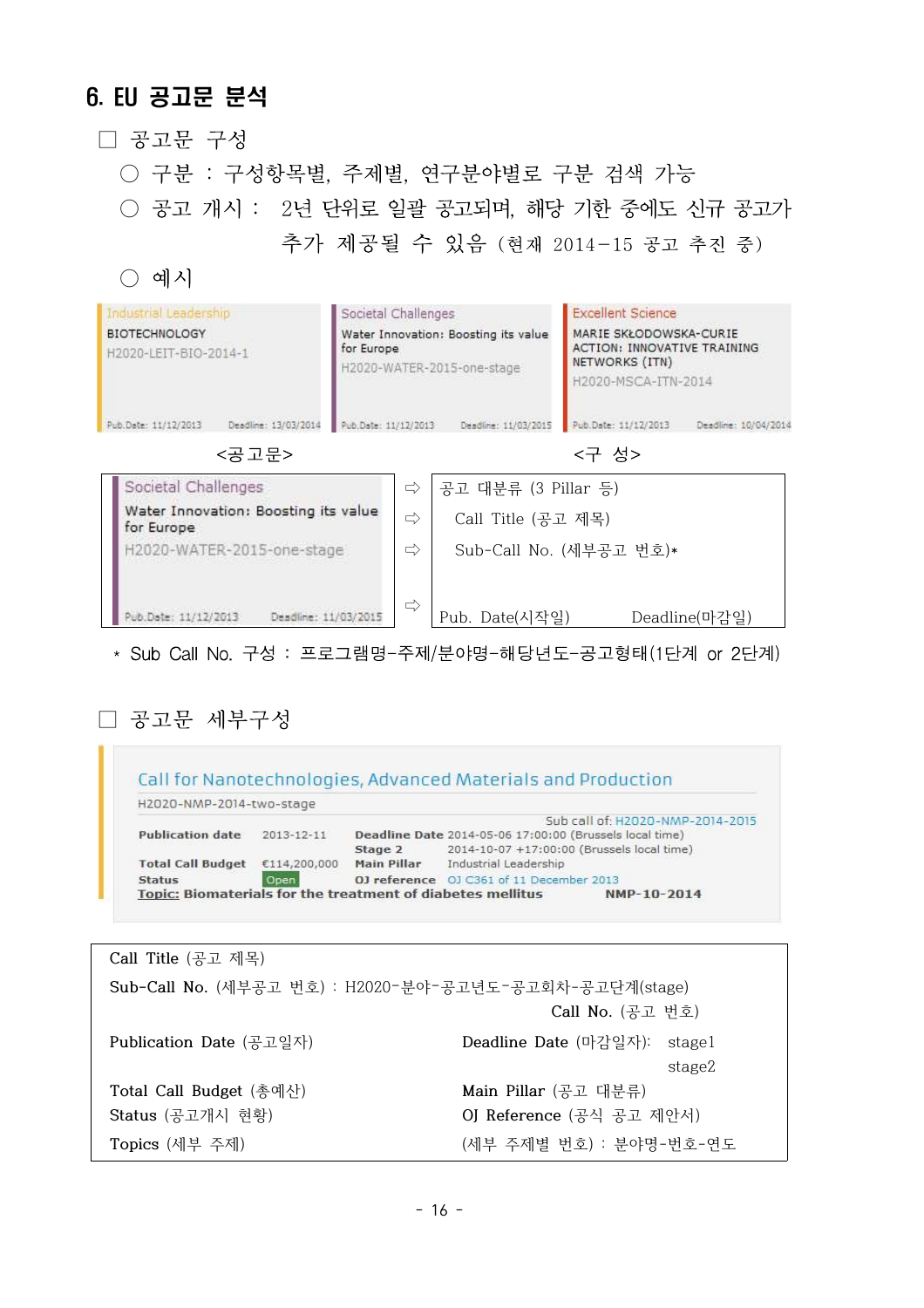□ 공고문 (Call Page) 세부내용

| 1. Topic Description               | 2. Call documents | 3. Get Support          | 4. Subscribe to<br>Notifications (미활성화) |
|------------------------------------|-------------------|-------------------------|-----------------------------------------|
|                                    |                   |                         |                                         |
| 공고 내용 요약                           | 공고 관련 자료<br>첨부    | NCP, 관련 사이트<br>연계 등 연구자 |                                         |
| 주제 (Topics)<br>주제별 세부내용<br>페이지로 링크 | 총괄자료<br>세부자료      | 편의도모를<br>위한 지원          |                                         |
|                                    |                   |                         |                                         |

□ 세부주제별 (Topic Page) 세부내용

| 1. Topic Description                                                                                                                                                  | 2. Topic Conditions & Documents                                                                                                                                                                                                                                                                                                                                                                                                                                                | 3. Submission Service              |
|-----------------------------------------------------------------------------------------------------------------------------------------------------------------------|--------------------------------------------------------------------------------------------------------------------------------------------------------------------------------------------------------------------------------------------------------------------------------------------------------------------------------------------------------------------------------------------------------------------------------------------------------------------------------|------------------------------------|
| 세부 주제별 공고내역 요약<br>- Specific Challenges<br>(연구목적 및 내용 등)<br>- Scope (연구 범위)<br>- Expected Impacts<br>(기대효과)<br>- Type of Action<br>(활동형태 : 공고관련<br>주요내용 '활동형태'<br>참조) | - List of countries and applicable<br>rules for funding<br>(예산지원 대상국가)<br>- Eligibility and admissibility<br>conditions (지원조건)<br>- Evaluation (평가항목, 절차 등)<br>- Proposal page limits and layout<br>(계획서 형태 및 분량)<br>- Indicative timetable for evaluation<br>and grant agreement<br>(평가 및 협약체결 시기)<br>- Provisions, proposal templates and<br>evaluation forms for the type(s) of<br>action(s) under this topic<br>(활동형태별 평가 양식 등 문서 제공)<br>- Additional Provision, etc. (기타) | online system<br>(ECAS)으로 바로<br>연계 |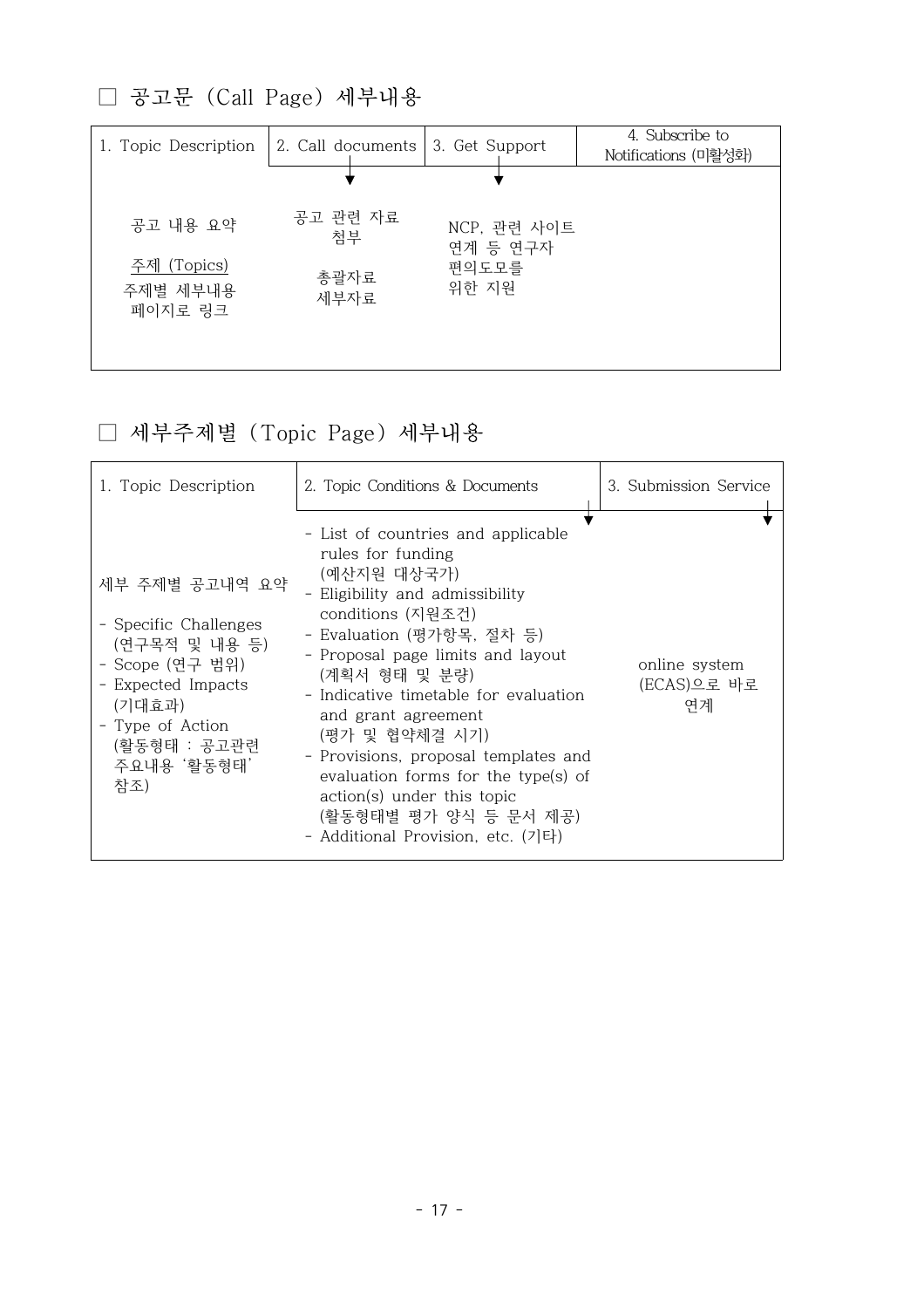Ⅲ 심사 및 협약

#### □ EU측 심사절차 및 주요내용

**<절 차> <세부 내용> 요건검토** ‣ 공고 기한내 제출된 서류에 대해 신청기준(Admissibility Criteria) 및 자격 기준(Eligibility Criteria)에 대한 검토 실시 **↓ 분과별 심사위원회 구성** <mark>분과별 │</mark> ▶ MSCA 경우, 학문분야에 따라 기 구성된 8개의 심사단 중 하나로 배정됨<br>**심사위원회 구성 │ ※** 단, ITN의 European Industrial Doctorates(EID)나 European Joint Doctorates(EJD)의<br>**(MSCA만 해당)** │ │ 경우, 별도의 다학문 심사단 (multidisciplinary panel)이 구성됨 ※ 단, ITN의 European Industrial Doctorates(EID)나 European Joint Doctorates(EJD)의 경우, 별도의 다학문 심사단 (multidisciplinary panel)이 구성됨 **↓** <**1차 심사> │ │ ▶** 최소3명의 전문가가 EU 평가기준에 따라 개별 점수 및 평가의견 부여<br><**1차 심사>** │ │ │ ╣다 퍼귀걸귀느 Bettierst Bettie 특╣ 지원자에게 게버튼님('ER.) **전문가 개별평가** ‣ 최소3명의 전문가가 EU 평가기준에 따라 개별 점수 및 평가의견 부여 ‣ 해당 평가결과는 Participant Portal을 통해 지원자에게 개별통보(IER\*) 됨 \* IER : Individual Evaluation Report **↓ <2차 심사>** -<**2차 심사> │ │▶** 개별 평가자 및 조정관(주로 EC 사무관)이 평가위원회(consensus group)를<br>**평가위원회 평가 │ │** 구성하여 평가점수를 조율하고, 공동 평가의견을 작성 구성하여 평가점수를 조율하고, 공동 평가의견을 작성 **↓ <3차 심사> 검토위원회 평가** ‣ 평가위원회의 전문가, 외부전문가를 포함한 검토위원회(review panel) 구성 ▶ 검토위원회에서 1, 2차 평가 보고서를 검토하고, 의견을 조율하여 과제 간 순위 결정(필요시 1, 2차 평가결과 수정) ▶ 동점과제 발생 시, 우선순위 결정할 수 있음 ‣ Panel Report 작성 및 EC 제출 ※ 필요시, EC에서는 연구책임자(Coordinator)에게 추가 설명을 요청할 수 있음 **↓ 예비 심사결과 통보**  ▶ 예비 심사결과 통보 - 피평가자에게 예비 심사결과보고서(ESR\*) 송부 \* ESR : Evaluation Summary Report **↓ EU 집행위 점검 및 최종선정** ▶ 최종선정 전, EC에서 평가결과 최종검토 및 자체 평가 실시 ※ 기지원된 사례가 있거나, EU 및 유럽원자력공동체(Euratom) 정책에 반하는 경우, 보조금 지급을 거부할 수 있음 ‣ 예산범위 내에서 최종선정 과제 리스트 도출 ※ 예산이 부족할 경우, 예비명단(reserve list)를 작성하여 예산발생시 추가 지원 **↓ 협약체결 및 연구보조금 지급** ‣ EC-연구책임자(coordinator) 간 협약(Grant Agreement) 체결 ▶ GA 체결 후 과제별 연구비 지급(총연구기간에 따라 연구비 지급횟수 상이)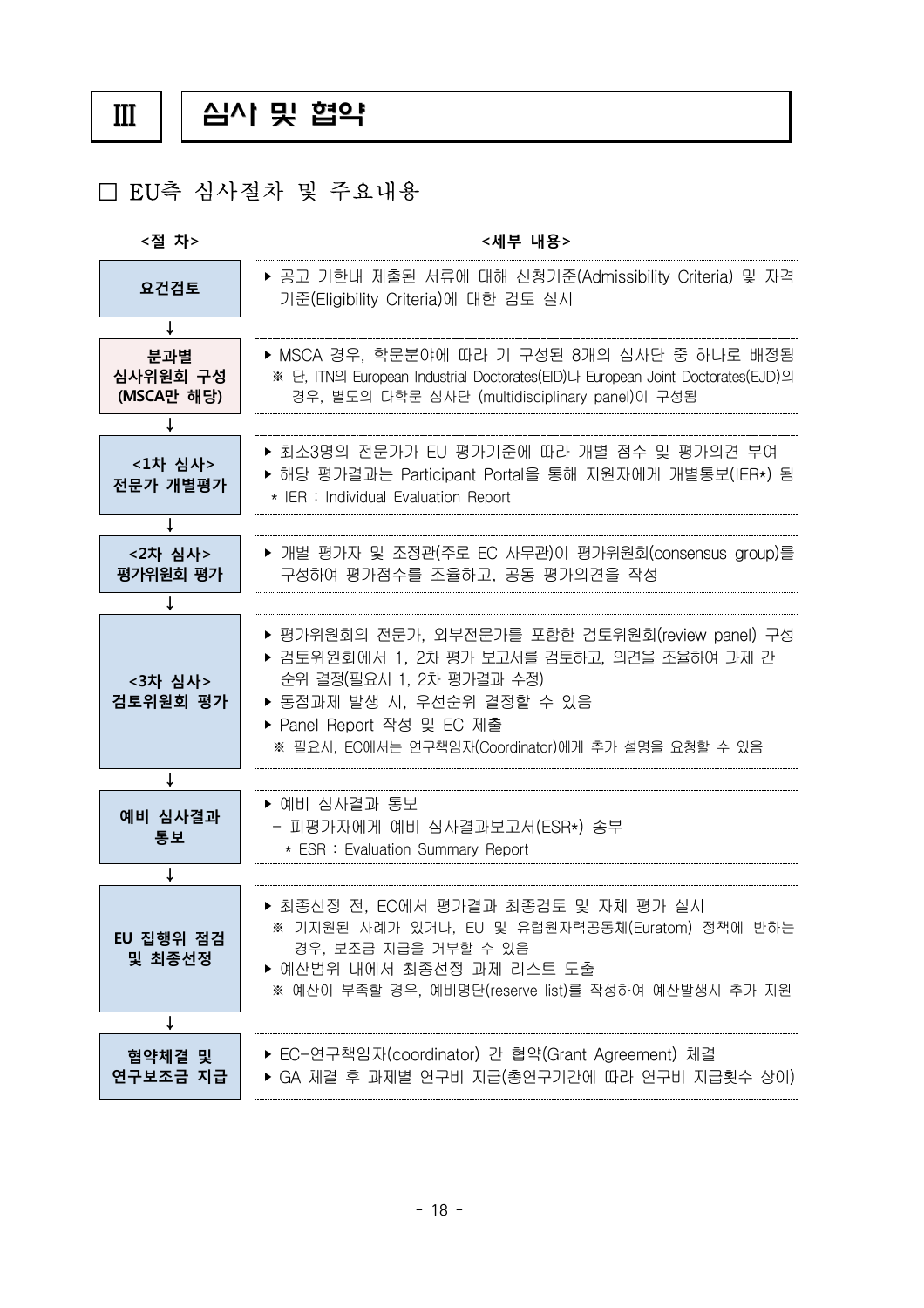## □ 기타 심사관련 사항

### ○ 심사항목 (공통)

- 연구의 탁월성(excellence)
- 영향력(impact)
- 연구수행 및 사업관리의 우수성 및 효율성

(quality and efficiency of the implementation and the management)

## ○ 적수(Score) 산출 방식

- 각 항목당 0~5점의 점수를 부여하고, 합계 최고점은 15점을 넘지 않음
- 각 심사항목별 점수와 총점은 EC에서 제한한 선정 최저점 (threshold)을 넘어야 함

#### <참고> EU Horiozn2020 관련 홈페이지 URL

- ▶ Horizon2020 개요
	- : http://ec.europa.eu/programmes/horizon2020/en/what-horizon-2020
- ▶ Horizon2020 온라인 매뉴얼 : http://ec.europa.eu/research/participants/docs/h2020-funding-guide/index\_en.htm
- ‣ EU에서 신규 공고중인 연구과제 목록
	- : http://ec.europa.eu/research/participants/portal/desktop/en/opportunities/h2020/index.html